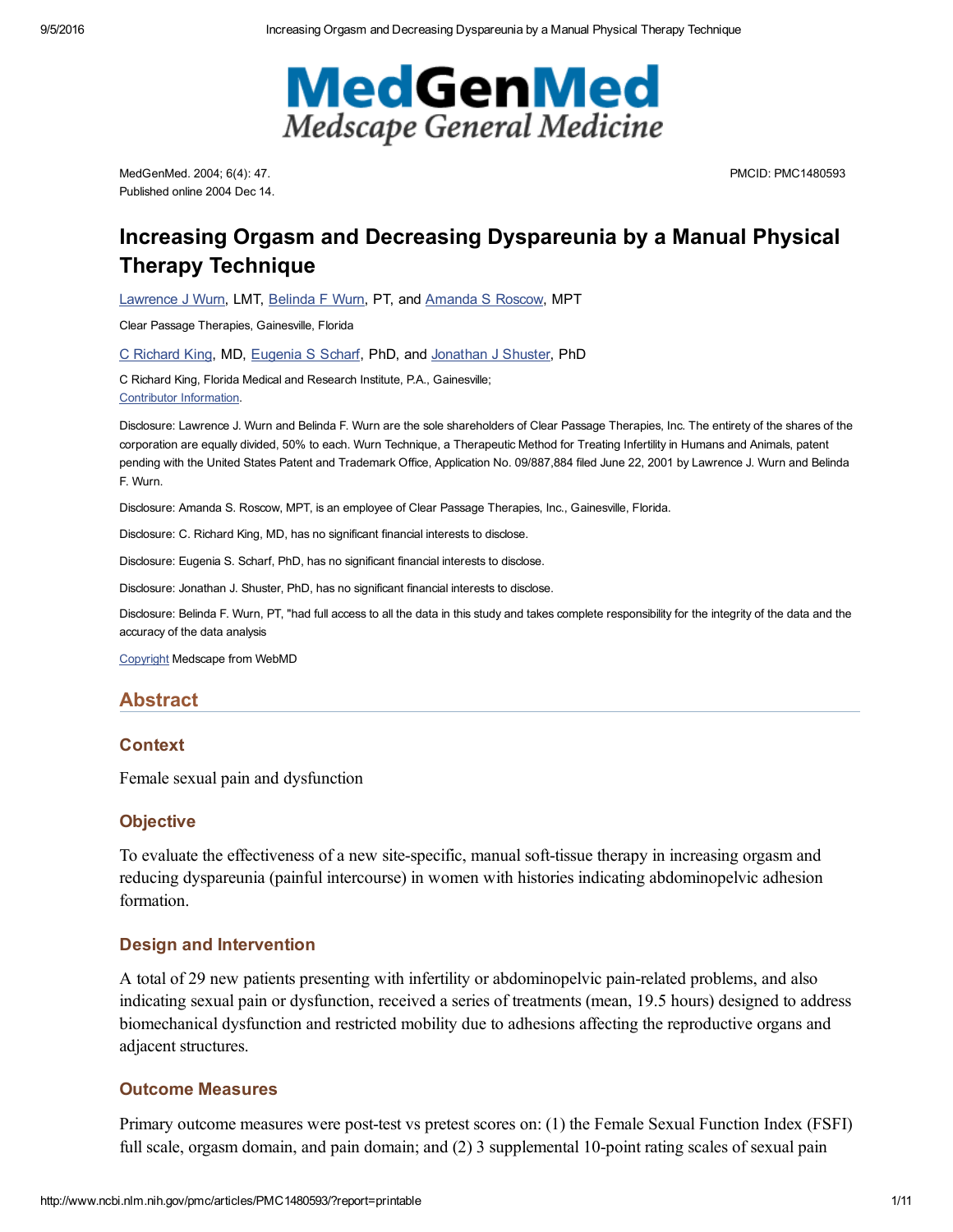levels. Secondary outcome measures were post-test vs pretest scores in the other 4 FSFI domains (desire, arousal, lubrication, and satisfaction). The Wilcoxon signed-rank test was used for all statistical analyses.

## **Results**

For the 23 patients available for follow-up, the paired FSFI post-test vs pretest scores were significant ( $P \leq$ .003) on all measures. Of the 17 patients who completed the 3 sexual pain scales, the paired post-test vs pretest scores were significant ( $P \le 0.002$ )

# **Conclusions**

Many cases of inhibited orgasm, dyspareunia, and other aspects of sexual dysfunction seem to be treatable by a distinctive, noninvasive manual therapy with no risks and few, if any, adverse effects. The therapy should be considered a new adjunct to existing gynecologic and medical treatments.

# Introduction

In the course of treating female infertility with a manual physical therapy technique, [[1\]](#page-7-1) several of our patients volunteered the fact that they were having "the best sex, the best orgasms ever." To determine the extent of this phenomenon, a question noting changes in orgasm intensity, frequency, and duration was added to the posttherapy outcomes section of the patient followup form. The response was sufficient to inspire further investigation.

The purpose of this study was to systematically assess the effectiveness of an innovative, sitespecific, manual soft-tissue therapy in increasing orgasm and reducing dyspareunia (painful intercourse) in women with histories indicating abdominopelvic adhesion formation.

# Assessing Female Sexual Dysfunction

Relatively recent investigations have found the prevalence of female sexual dysfunction (approximately 40%) to surpass that of males (approximately 30%).[[2,3\]](#page-7-2) Despite the higher prevalence, there have been few investigatory studies of female sexual problems and fewer available treatments than for comparable male conditions. $[4]$ 

Since the publication of the "Report of the International Consensus Development Conference on Female Sexual Dysfunction: Definitions and Classifications" in 2000, research has advanced. The committee built upon the existing frameworks (ie, the DSM-IV and ICD-10) and expanded its classifications to include both psychogenic and physiologic causes of arousal, desire, orgasm, and sexual pain disorders.[\[5](#page-7-4)] Thus, despite the fact that dyspareunia had long been considered to be psychogenic, it is now included in "Sexual Pain Disorders" due to its solid biological base (eg, connective tissue, hormonal, iatrogenic, inflammatory, muscular, neurologic, and vascular causes).[\[6\]](#page-7-5)

Although there is still a lack of consensus regarding the definition and diagnostic framework for evaluating and treating female sexual dysfunction,[\[4\]](#page-7-3) it has traditionally included a variety of (overlapping) disorders of desire/libido, arousal, lubrication, pain/discomfort, and inhibited (or total absence of) orgasm.[\[2](#page-7-2)] Many experts agree that the most authentic way of evaluating subjective sexual responses is in a naturalistic (ie, at home) setting, using a self-report technique.[\[4\]](#page-7-3) Although earlier measures were largely unidimensional scales  $(eg, Hoon, Hoon, Wincze[7])$  $(eg, Hoon, Hoon, Wincze[7])$  $(eg, Hoon, Hoon, Wincze[7])$ , several newer multidimensional self-administered questionnaires have met the basic psychometric criteria for reliability and validity.[\[8\]](#page-7-7) The Female Sexual Function Index (FSFI) is one of these. $[4,8,9]$ 

The FSFI, a 19-item questionnaire, assesses 6 key dimensions (domains) of sexual function in women, including orgasm and pain. The others are arousal, desire, lubrication, and satisfaction. The FSFI full score is obtained by adding the individual domain scores.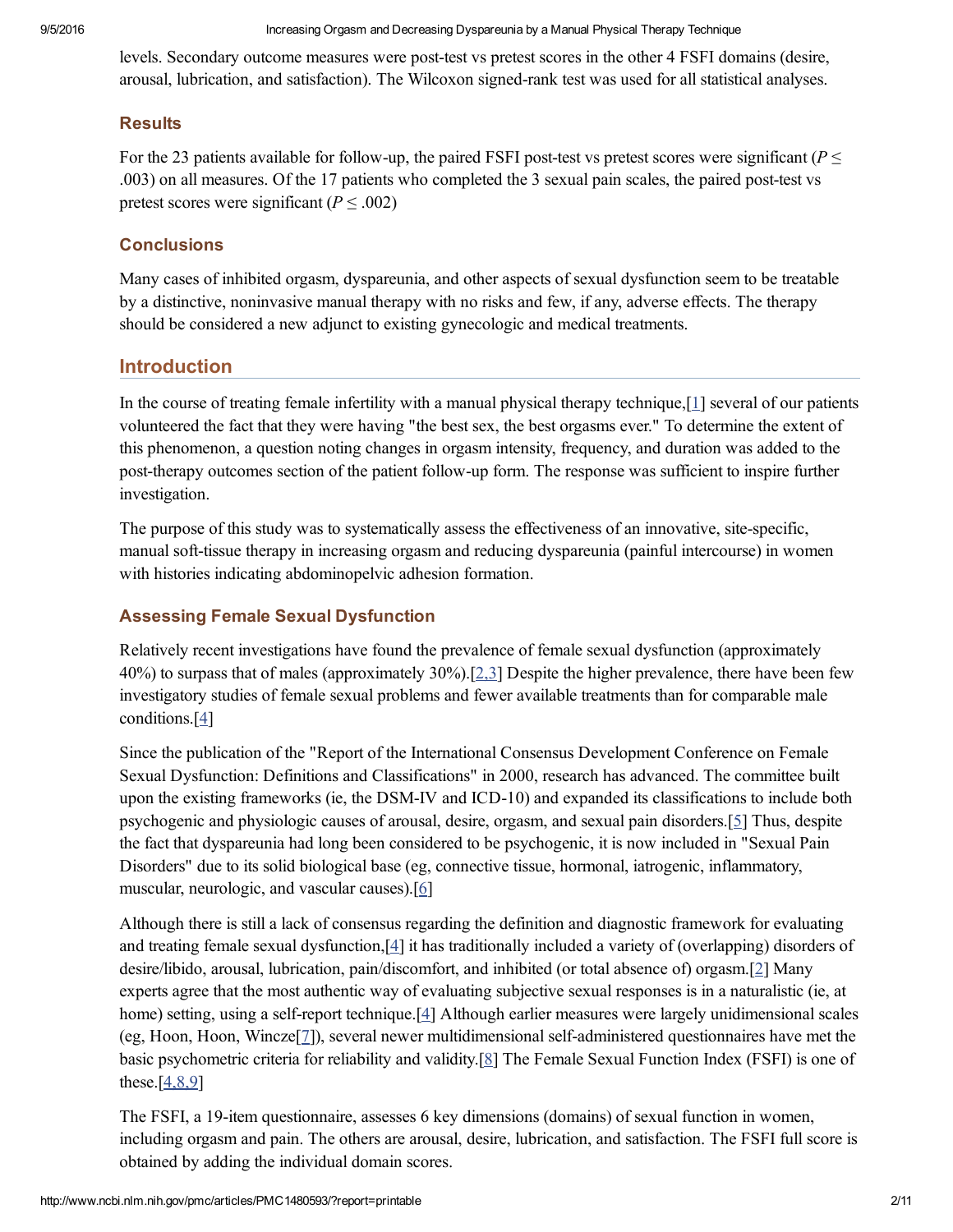# Etiology of Dyspareunia and Inhibited Orgasm

Painful sexual intercourse and inadequate (or absence of) orgasms are among the most common complaints of women seeking gynecologic care.[[4,10\]](#page-7-3)

Although psychological and interpersonal factors can contribute to all types of sexual dysfunction, physiologic factors play a large role in dyspareunia and orgasmic dysfunction. The causes of dyspareunia include a variety of organic factors, such as condyloma, ectopic pregnancies, endometriosis, pathologic conditions due to childbirth, pelvic inflammatory disease, postoperative scarring from gynecologic surgery, vaginal atrophy, vaginitis, and vulvar lesions.[\[10](#page-8-0)] Other etiologies include adnexal pathology; cystitis and interstitial cystitis; inadequate lubrication; pelvic adhesions, congestion or infections; urethral disorders; vaginismus; and vulvodynia (vulvar vestibulitis).[[11](#page-8-1)]

Genital pain during vaginal intercourse may occur upon initial or deep penetration, or both. Inadequate lubrication [pelvic floor dysfunction], vaginal atrophy, vaginismus, and vulvodynia are associated with painful entry. Deep pelvic pain occurs with the other conditions cited above[[11](#page-8-1)] and may be due to the partner's thrusting, which hits pain-sensitive structures. Myofascial restrictions and trigger points in the pelvic floor muscles can cause pain and may also serve as a trigger for neurogenic inflammation of the bladder wall. [\[12](#page-8-2)] We believe that many causes of dyspareunia (eg, clitoral and postsurgical adhesions, endometriosis, episiotomy scars, interstitial cystitis, vaginitis, and vulvodynia) may also affect orgasmic capability and overall sexual response.

### Value of the Intervention

Clinically, we have observed that site-specific, manual soft-tissue therapy improves soft-tissue mobility, elasticity, and distensibility. Theoretically, mobilization of the soft tissue appears to break down the collagenous cross-links and adhesions that cause pain and dysfunction,  $[13]$  $[13]$  including dyspareunia and inhibited orgasm.

### Adhesions and Female Sexual Dysfunction

Adhesions are deposits of fibrous tissue that form as a natural response to tissue injury after infection, inflammation, surgery, or trauma. In essence, they are bands of scar tissue with the potential to bind organs to other structures, which leads to multiple symptoms including organ dysfunction and/or pain. Wherever they occur, adhesions distort the anatomy and can cause decreased mobility and function.[\[14](#page-8-4)] The pelvic organs and bowels are both common sites of adhesion formation, and many patients describe their pain as "pulling" or "stabbing."

In addition to being a common outcome of pelvic or abdominal surgery, adhesions are known to accompany related conditions such as bowel obstruction, chronic abdominopelvic pain, endometriosis, pelvic inflammatory disease, pelvic spasms, polyps, and tubal obstruction. $[15-17]$  It is presumed that some of these conditions cause, or are caused by adhesions. It is also presumed that some cases of dyspareunia and orgasmic problems may be due to the formation of pelvic adhesions imposing on painsensitive structures or altering pelvic biomechanics, including the positions of the pelvic support structures and viscera.

### Adhesion Formation

Adhesions begin with a fibrin matrix that is formed as the body responds to tissue injury. In the first days following injury, multiple cellular elements become encased in this matrix. These are gradually replaced by vascular granulation tissue, containing fibroblasts, macrophages, and giant cells. Four days posttrauma, most of the fibrin is gone and more fibroblasts and collagen are present. From Days 5 to 10, the fibroblasts align within the adhesions. By Day 14, the predominant cells present are fibroblasts. These fibroblasts anchor to adjacent collagen fibers and contract, shrinking the tissue.[18-20]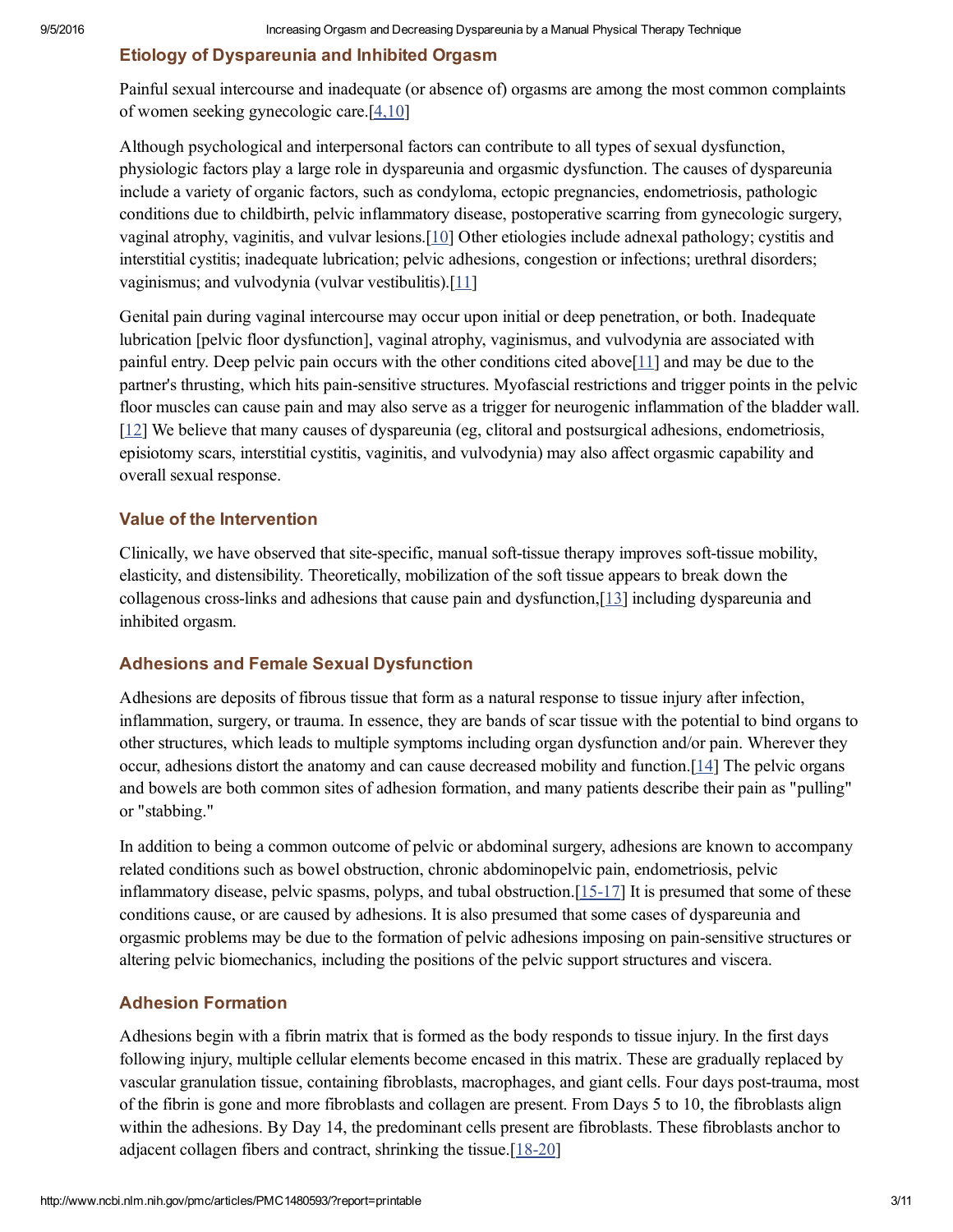As the fibroblasts align within the structure, collagen is laid down in a haphazard manner, and cross-links begin to form. The result is the formation of a fibrinous adhesion, which may cause a subsequent adherence of the adjacent serosal surfaces. Tissue shrinkage leads to decreased movement of the area that, in turn, creates more mechanical irritation, thus perpetuating the cycle. $[18-20]$  Four to 8 weeks after tissue damage, the collagen fibrils organize into discrete bundles. Eventually, the adhesion matures into a fibrous band. These mechanical components have been proposed as the underlying mechanism of adhesion-related pain. [\[21](#page-8-7)]

### Manual Physical Therapy and Female Sexual Dysfunction

A search of the literature revealed a dearth of research in the use of manual physical therapy for treating female sexual dysfunction.[[1](#page-7-1)] Most dyspareunia studies focus on its prevalence; treatment information is generally limited to surgical options and psychosocial components. [\[10](#page-8-0)] Thus far, we have found only 1 relevant case report. In this instance, the therapist employed soft-tissue mobilization, myofascial release, muscle energy techniques, biofeedback, strengthening and stabilizing exercises, and an orthotics consult to successfully treat dyspareunia in a 42-year-old woman (who also reported abdominal and low back pain). The patient was seen for a total of 31 hours over 1 year.<sup>[\[10](#page-8-0)]</sup>

# Methodology

### **Subjects**

Selection All clinic patients were required to complete a 6-page standard Patient Intake Questionnaire detailing their pain and medical history. Those patients who indicated dyspareunia and sexual dysfunction on the questionnaire (or during their initial evaluation) were asked if they were willing to participate in a research study. Criteria for inclusion were as follows:

- 1. Indication of painful intercourse and/or difficulty or inability to orgasm;
- 2. Willingness to complete a pre-and post-treatment questionnaire on sexual pain and dysfunction; and
- 3. A history indicating likely adhesions due to infectious or inflammatory processes, miscarriage, abdominal and/or pelvic surgery, or trauma within the abdominopelvic area.

A total of 29 women were selected to receive a series of sitespecific, manual physical therapy treatments for abdominopelvic pain or dysfunction. Six patients were lost to follow-up.

Gynecologic History All 23 patients in this study had proven or clinically well-supported suspicion of adhesions. Medical diagnoses included:

Characteristics Study participants were a multiethnic, primarily white group, ranging in age from 25 to 43 years; mean = 33.8 years. The patients were being treated for various types of abdominopelvic pain or dysfunction, including infertility.

## Procedures/Interventions

The primary goals of manual therapy are to decrease pain and restore mobility by improving soft-tissue mobility, elasticity, and distensibility. The intent of the manual physical therapy protocol used in this study was to create microfailure of collagenous cross-links, the "building blocks" of adhesions. These unique softtissue techniques were developed after extensive study of current, innovative, manual physical therapy methods.

Theoretically, mobilization of the soft tissue may break down collagenous crosslinks and adhesions that can cause pain and dysfunction, $[13]$  $[13]$  including dyspareunia and inhibited or absence of orgasms. Thus, following a thorough medical, gynecologic, surgical history and palpatory assessment of the patient's abdomen and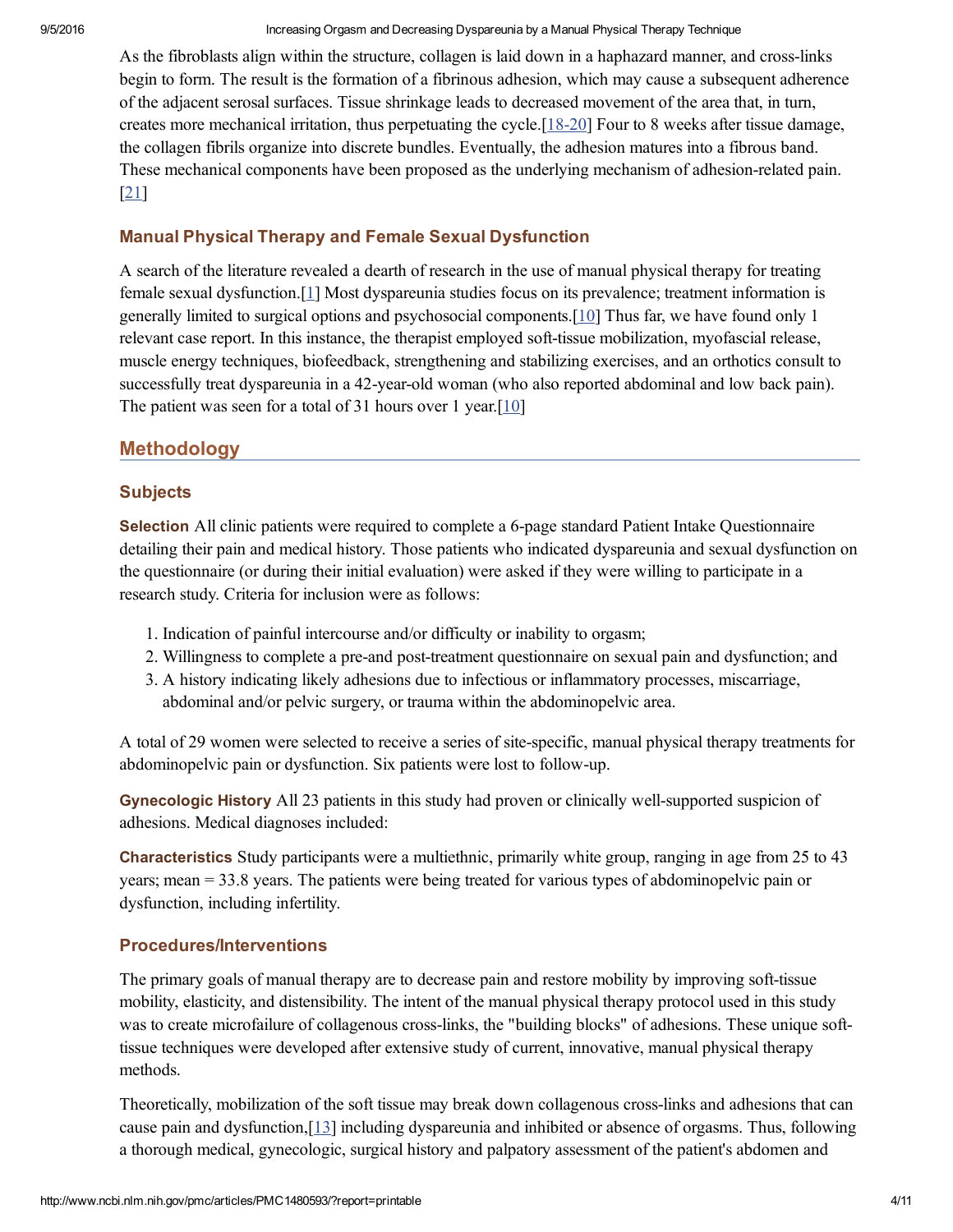pelvis, specific areas of visceral and myofascial cross-linking were determined to be likely adhesion sites due to their restricted mobility.

Focusing on these areas of decreased mobility, the therapist engaged the soft tissues until cross-links were perceived to release. This release was evidenced by increased mobility at the precise sites of visceral and myofascial restrictions after each therapy session. The changes were further demonstrated by improved alignment, biomechanics, and increased range of motion of osseous and soft-tissue structures (eg, improved pelvic floor musculature tone, decreased pelvic floor spasms).

Our professional staff has developed literally hundreds of techniques to address the various conditions and complaints reported by our patients and/or noted by the therapists. A typical technique, shown in [Figure](http://www.ncbi.nlm.nih.gov/pmc/articles/PMC1480593/figure/F1/) 1, is designed to decrease spasm and adhesions between the uterus and the bladder.

As shown in this example, the therapist engages the uterine fundus and sidewalls and tractions them to the left. To assist and improve the mobility of the soft tissues, the therapist may release the tension of the traction either suddenly or gradually, depending on the desired effect.

In accord with the standards of the American Physical Therapy Association, detailed clinical records were kept of each patient's visit, including treatment dates and duration, symptomatic complaints, areas treated, and treatment techniques performed.[\[22](#page-8-8)] Depending on the patient's schedule and geographic location, the frequency and duration of treatment ranged from 2 hours per week for 2+ months to intensive sessions of 2 to 4 hours of treatment daily, performed over 5 days. The standard length of each therapy session was 1 to 2 hours, minus 15 minutes for room preparation and paperwork.

A total of 20/23 (87.0%) patients received the recommended 20 hours of treatment; mean = 19.5 hours. None of the patients received concurrent infertility or pelvic pain therapies during the treatment or 6-week follow-up period.

## Data Collection

Study patients were evaluated and treated between October 2002 and January 2004. Since the purpose of this study was to determine the effectiveness of manual soft-tissue therapy in treating female sexual dysfunction -- specifically, increasing orgasm and decreasing dyspareunia -- the data set consisted of the pretreatment and post-treatment scores on 2 assessments of these factors.

1. The Female Sexual Function Index (FSFI), a 19item questionnaire, was developed in 2000 as a brief, multidimensional self-report instrument for assessing the key factors of sexual function in women. It is easy to administer and psychometrically sound in terms of reliability (testretest and internal consistency) and construct validity. The FSFI was designed and validated for use in clinical trials or epidemiologic studies. Thus far, it has been validated on clinically diagnosed samples of women with female sexual arousal disorder, female orgasmic disorder, and in women with hypoactive sexual desire disorder.[[4,8,9\]](#page-7-3)

The FSFI comprises 6 key dimensions or domains, including orgasm, pain, arousal, desire, lubrication, and satisfaction. The individual domain scores are derived by adding the scores of the individual items constituting the domain and multiplying the sum by the domain factor. The full FSFI score is obtained by adding the 6 individual domain scores.[[4](#page-7-3)]

According to the FSFI authors, "sexual response involves a temporal sequencing and coordination of several phases." Thus, problems in one area may interact with those in another, resulting in a substantial overlap among the diagnostic categories. The FSFI has been designed to assess the relative severity of dysfunction within each domain.<sup>[\[4\]](#page-7-3)</sup>

A typical item on the FSFI is Q12: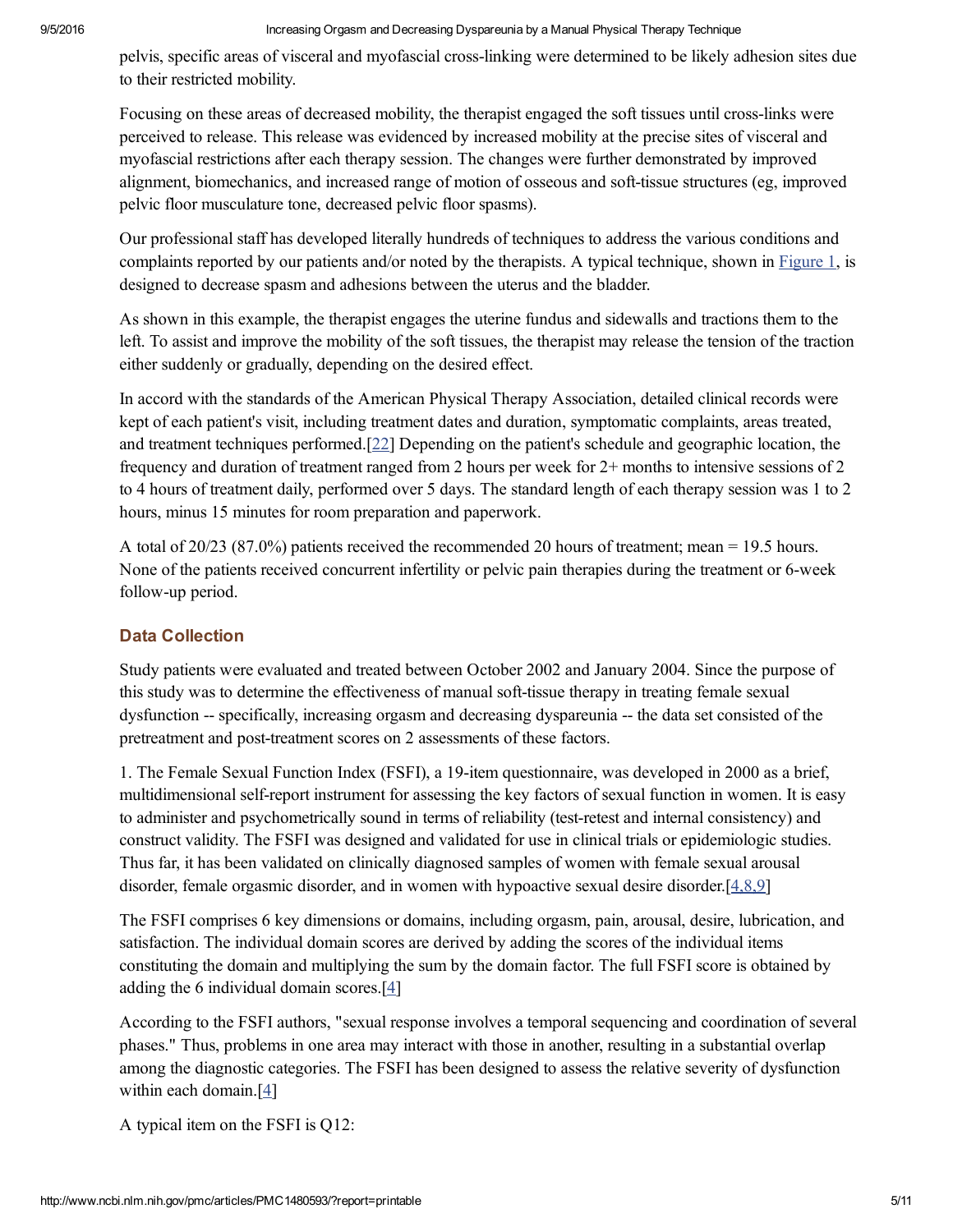Over the past 4 weeks, when you had sexual stimulation or intercourse, how difficult was it for you to reach orgasm (climax)?

Response Options:

- $0 = No$  sexual activity
- $1 =$  Extremely difficult or impossible
- $2 =$  Very difficult
- $3$  = Difficult
- $4 =$  Slightly difficult
- $5 = Not$  difficult

[Note: The complete FSFI questionnaire, instructions and scoring algorithm can be obtained at [www.FSFIquestionnaire.com.](http://www.fsfiquestionnaire.com/)]

2. Three 10-point scales assessing best, worst, and average pain levels during sexual intercourse were based upon the standard 10-point pain scales used to quantify subjective pain complaints. They were intended to supplement the 3 items representing the pain domain in the FSFI. The worst-best-average nomenclature permitted increased specificity for patients reporting painful intercourse.

The directions for the pain scales (listed as item 20 on the patient pretest and post-test) were simply as follows:

With zero being no pain and ten being the worst pain you could imagine, rate (circle) your own pain levels associated with sexual intercourse over the last four weeks.

My worst pain level during sexual intercourse

1 2 3 4 5 6 7 8 9 10

My best pain level during sexual intercourse

1 2 3 4 5 6 7 8 9 10

My average pain level during sexual intercourse

1 2 3 4 5 6 7 8 9 10

Administration Since the questionnaire items asked the subjects to rate their responses "over the past 4 weeks...," the pretest was administered at or near the beginning of the actual treatment sessions. The post-test was completed 6 weeks after the last treatment date, thereby allowing 2 weeks post-treatment for the body to assimilate the changes. The post-test was mailed to the patients in a prestamped envelope the previous week. None of the patients had a copy of her pretest responses.

Although all 23 patients completed all 19 items of the FSFI pre-and post-tests, 6 were eliminated from the pain scale analysis due to incomplete data.

**Statistical Method** The Wilcoxon signed-rank test[ $23$ ] was used on the paired difference post-test/pretest for the values where high scores are good ([Table](http://www.ncbi.nlm.nih.gov/pmc/articles/PMC1480593/table/T1/) 1), and pretest minus post-test where high values are unfavorable [\(Table](http://www.ncbi.nlm.nih.gov/pmc/articles/PMC1480593/table/T2/) 2). Since the questionnaires yielded ordinal (qualitative ranking) data, medians and quartiles are provided in lieu of means and standard deviations.

### **Results**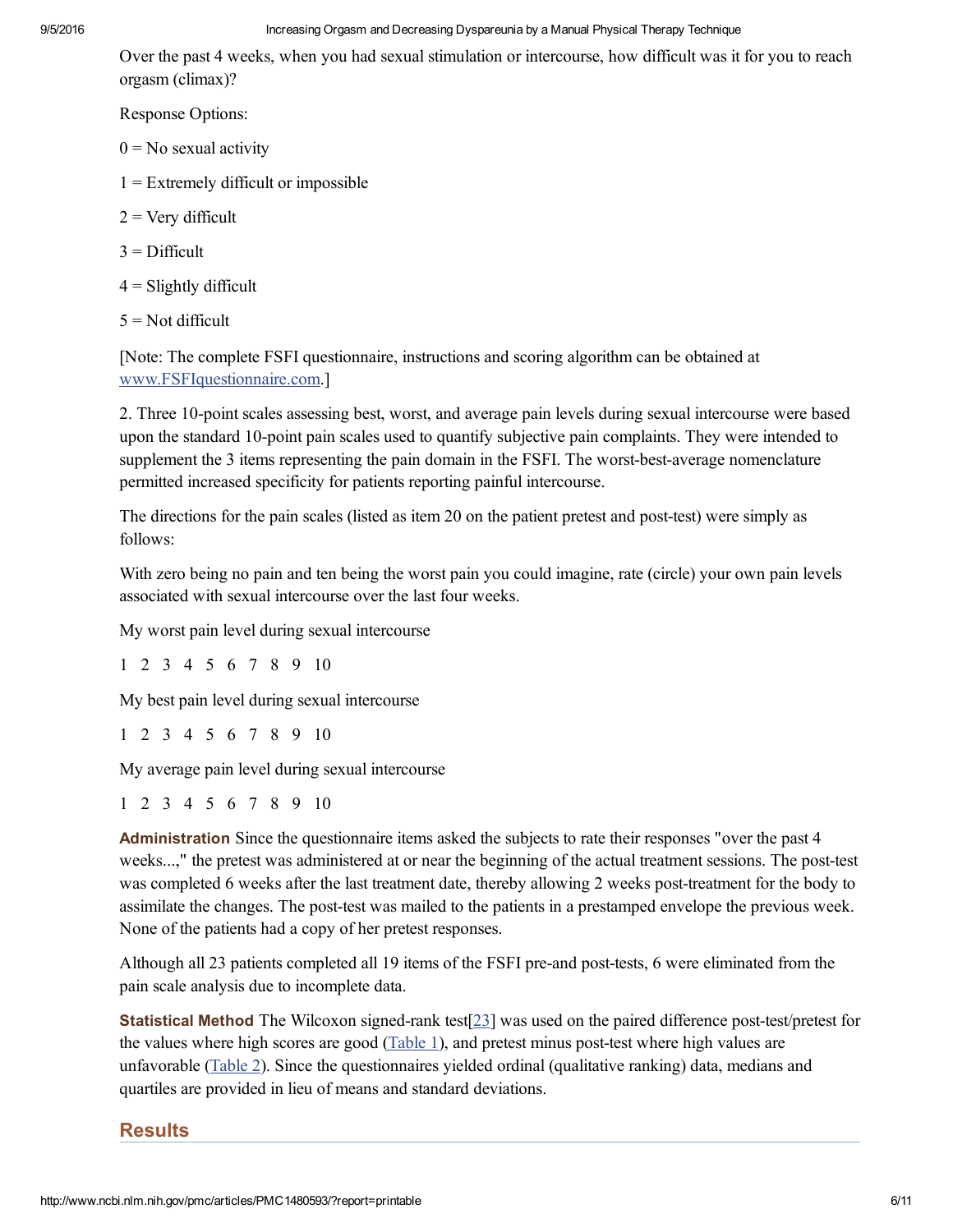For purposes of evaluating the effectiveness of site-specific, manual soft-tissue therapy in increasing orgasm and reducing dyspareunia in women with a history indicating probable abdominopelvic adhesions, the primary positive clinical outcomes were defined as improvements on the post-test vs pretest scores on (1) the FSFI full scale, orgasm domain, and pain domain; and (2) the 3 supplemental 10-point scales of sexual pain (worst-best-average).

Although the FSFI was designed to assess the relative degree of dysfunction within each domain, there is a substantial and unavoidable overlap among the diagnostic categories.[\[4\]](#page-7-3) Thus, secondary positive clinical outcomes were defined as improvements on the post-test vs pretest scores in the other 4 domains of the FSFI (desire, arousal, lubrication, and satisfaction).

In terms of the primary outcome measures, there was a statistically significant improvement on the FSFI full score ( $P < .001$ ), pain domain ( $P < .001$ ), and orgasm domain ( $P < .001$ ) (see [Table](http://www.ncbi.nlm.nih.gov/pmc/articles/PMC1480593/table/T1/) 1. Indeed, 21 of the 23 patients showed improvement on the FSFI full score. There was also a significant improvement on all 3 pain scales: worst pain ( $P < .001$ ), best pain ( $P = .002$ ), and average pain ( $P < .001$ ) (see [Table](http://www.ncbi.nlm.nih.gov/pmc/articles/PMC1480593/table/T2/) 2).

In terms of the secondary outcome measures, statistically significant differences in post-test/pretest scores were found on the other 4 FSFI domains: desire  $(P < .001)$ ; arousal  $(P = .0033)$ ; lubrication  $(P < .001)$ , and satisfaction ( $P < .001$ ) see [Table](http://www.ncbi.nlm.nih.gov/pmc/articles/PMC1480593/table/T1/) 1.

[Note: The footnotes to the tables provide the "improved/worsened/tied" data for the 6 FSFI domains and 3 pain scales.]

# **Discussion**

Since the causes of dyspareunia and orgasmic capacity include a number of adhesion-related physiologic factors (eg, inflammation, infection), $[10]$  $[10]$  it is not surprising that a site-specific, manual soft-tissue therapy designed to treat these would prove so effective. Pain and orgasm represent 2 (ie, one-third) of the 6 domains comprising the FSFI; thus, it follows that improvements in these would automatically result in improved overall sexual function, as evidenced on the post-test FSFI full score.

On the other hand (and despite the known overlap in the diagnostic dimensions of female sexual functioning), it was surprising to find that the therapy apparently effected equally significant improvements on all quantifiable domains of this complex phenomenon, including desire, arousal, lubrication, and satisfaction. The unforeseen effectiveness of a manual physical therapy technique upon all 6 FSFI domains clearly supports the view that the "psychobiology of the experience of sexual pain"[\[6\]](#page-7-5) and orgasm needs to be addressed from a comprehensive perspective.

## Future Research

These exceptionally encouraging results raise 2 immediate questions: (1) How would this distinctive protocol compare with a more traditional type of massage therapy (eg, Swedish) in treating women with sexual dysfunction? (2) Could this specific therapy also benefit women lacking strong indications of adhesion formation?

Accordingly, 2 planned studies of sexual dysfunction will have much larger samples of subjects, randomized into experimental (treatment) and control ("standard massage") groups. The studies will test the hypothesis that this distinctive protocol of site-specific, manual soft-tissue treatment is superior to traditional massage therapy in treating sexual dysfunction in women with and without histories of abdominopelvic adhesions.

Subsequent studies will investigate the relative efficacy of the therapy on different types of dyspareunia; ie, painful entry vs deep pain during sexual intercourse.

# Conclusion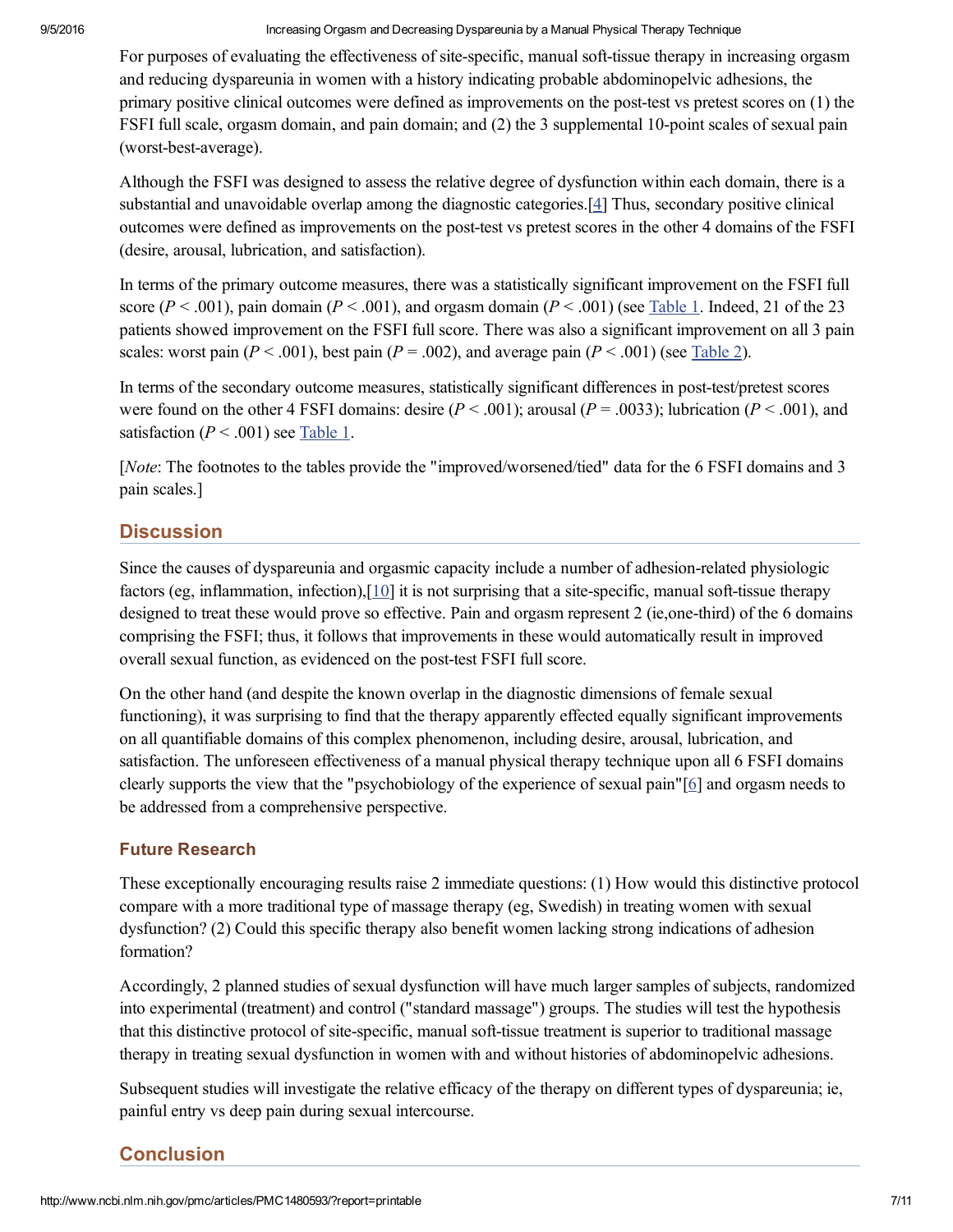The results of the present study suggest that many cases of orgasm dysfunction and dyspareunia are treatable by a distinctive site-specific protocol of manual soft-tissue therapy. The treatment also seems to improve other aspects of sexual dysfunction, including desire, arousal, lubrication, and satisfaction. The therapy, designed to maximize function by restoring visceral, osseous, and soft-tissue mobility, is a nonsurgical, noninvasive technique with no risks and few, if any, adverse effects. As such, it should be considered a new adjunct to existing gynecologic and medical treatments of sexual pain and dysfunction.

# Acknowledgments

We would like to thank Emily F. Hoon, PhD, and Marvin H. Heuer, MD, for encouraging us in this endeavor. We also thank Cynthia Hodgson, PT, PhD; Kimberley Hornberger, PTA; and Amy B. Hough for their many valuable contributions.

# **Footnotes**

Corresponding Author: L.J. Wurn, Clear Passage Therapies, 3600 NW 43rd Street, Suite A-1, Gainesville, FL 32606. [www.clearpassage.com](http://www.clearpassage.com/). Email: [cptherapy@aol.com.](mailto:dev@null)

# <span id="page-7-0"></span>Contributor Information

C Richard King, Florida Medical and Research Institute, P.A., Gainesville.

Eugenia S Scharf, medical writer/researcher, Gainesville.

Jonathan J Shuster, Department of Statistics, College of Medicine, University of Florida, Gainesville.

# **References**

<span id="page-7-1"></span>1. Wurn BF, Wurn LJ, King CR, Heuer MA, Roscow AS, Scharf ES, Shuster JJ. Treating female infertility and improving IVF pregnancy rates with a manual physical therapy technique. Medscape General Medicine. 2004;6(2). Available at [http://www.medscape.com/viewarticle/480429.](http://www.medscape.com/viewarticle/480429) [PMCID: PMC1395760]

<span id="page-7-2"></span>2. Laumann EO, Paik A, Rosen RC. Sexual dysfunction in the United States: prevalence and predictors. JAMA 1999;281:537-544. [PubMed: 10022110]

3. Read S, King M, Watson J. Sexual dysfunction in primary medical care: prevalence, characteristics and detection by the general practitioner. J Public Health Med. 1997;19:387391. [PubMed: 9467142]

<span id="page-7-3"></span>4. Rosen R, Brown C, Heiman J, et al. The female sexual function index (FSFI): a multidimensional selfreport instrument for the assessment of female sexual function. J. Sex Marital Ther. 2000;26:191-208. [PubMed: 10782451]

<span id="page-7-4"></span>5. Basson R, Berman J, Burnett A, et al. Report of the international consensus development conference on female sexual dysfunction: definitions and classifications. J Urol. 2000;163:888-893. [PubMed: 10688001]

<span id="page-7-5"></span>6. Graziottin A. Etiology and diagnosis of coital pain. J Endocrinol Invest. 2003;26(3 Suppl):115121. [PubMed: 12834036]

<span id="page-7-6"></span>7. Hoon EF, Hoon PW, Wincze JP. An inventory for the measurement of female sexual arousability. Arch Sex Behav. 1976;5:291-300.

<span id="page-7-7"></span>8. Jones le RA. The use of validated questionnaires to assess female sexual dysfunction. World J Urol. 2002;20:89-92. [PubMed: 12107538]

9. Meston CM. Validation of the female sexual function index (FSFI) in women with female orgasmic disorder and in women with hypoactive sexual desire disorder. J Sex Marital Ther. 2003;29:3946. [PMCID: PMC2872178] [PubMed: 12519665]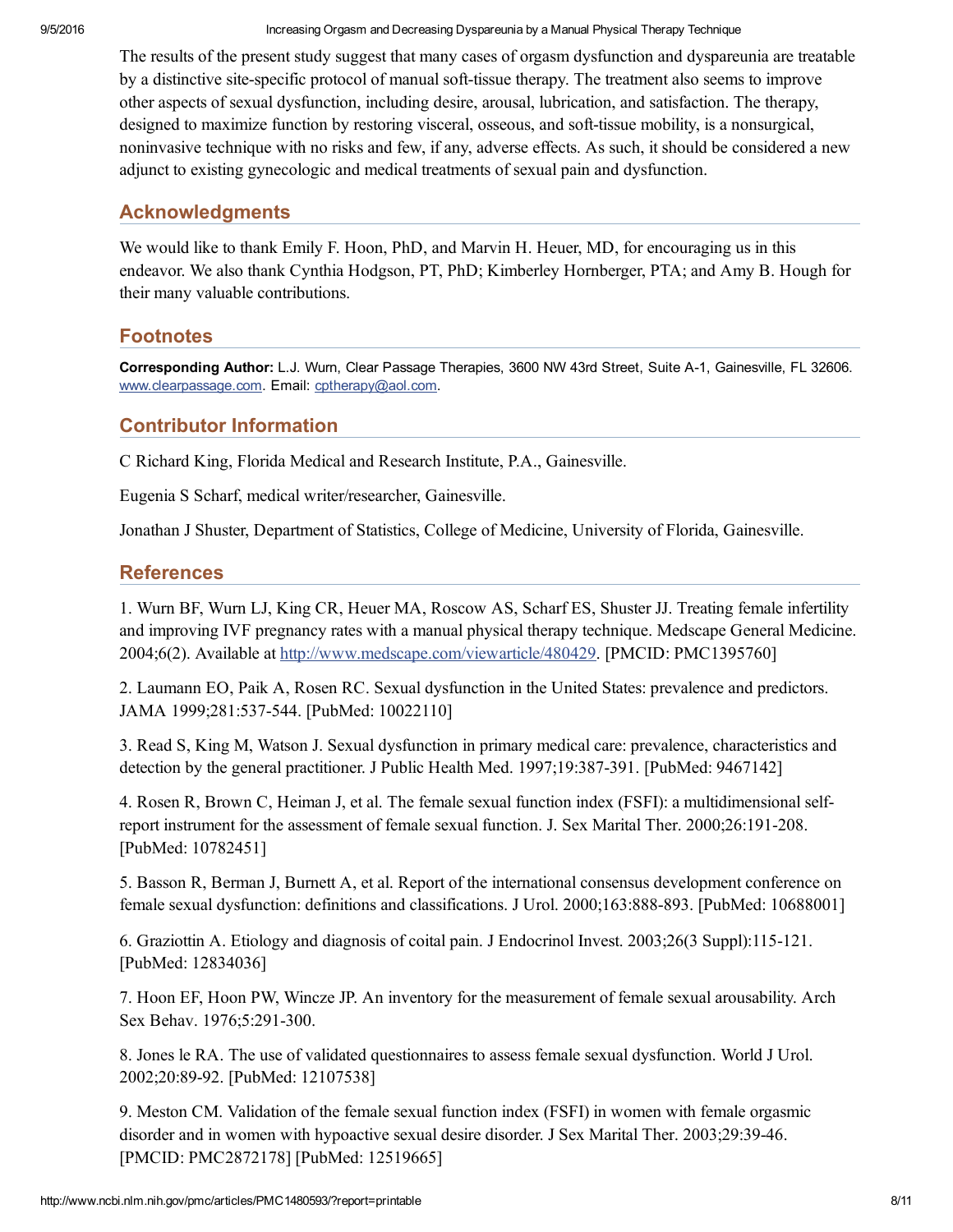<span id="page-8-0"></span>10. Holland A. Physical therapy intervention for dyspareunia: a case report. J. of the Section on Women s Health. 2003;27:18-20.

<span id="page-8-1"></span>11. Heim LJ. Evaluation and differential diagnosis of dyspareunia. Am Fam Physician. 2001;63:15351544. [PubMed: 11327429]

<span id="page-8-2"></span>12. Weiss JM. Pelvic floor myofascial trigger points: manual therapy for interstitial cystitis and the urgencyfrequency syndrome. J. Urol. 2001;166:22262231. [PubMed: 11696740]

<span id="page-8-3"></span>13. Threlkeld AJ. The effects of manual therapy on connective tissue. Phys Ther. 1992;72:893-902. [PubMed: 1454865]

<span id="page-8-4"></span>14. Strickler RC. Factors influencing fertility. In: Keye WR, Chang RJ, Rebar RW, Soules MR, eds. Infertility: Evaluation and Treatment. Philadelphia, Pa: W.B. Saunders, 1995: 8-18.

<span id="page-8-5"></span>15. Drollette CM, Badawy SZ. Pathophysiology of pelvic adhesions. Modern trends in preventing infertility. J Reprod Med. 1992;37:107122. [PubMed: 1371547]

16. Stone K. Adhesions in gynecologic surgery. Curr Opin Obstet Gynecol. 1993;5:322327. [PubMed: 8329647]

17. Steege JF, Stout AL. Resolution of chronic pelvic pain after laparoscopic lysis of adhesions. Am J Gynecol. 1991;165:278-283.

<span id="page-8-6"></span>18. Ellis H. The cause and prevention of postoperative intraperitoneal adhesions. Surg Gynecol Obstet. 1971;133:497511. [PubMed: 4398338]

19. Raftery AT. Effect of peritoneal trauma on peritoneal fibrinolytic activity and intraperitoneal adhesion formation. Eur Surg Res. 1981;13:397401. [PubMed: 7338264]

20. Holtz G. Prevention and management of peritoneal adhesions. Fertil Steril. 1984;41:497-507.

<span id="page-8-7"></span>21. Kresch AJ, Seifer DB, Sachs LB, Barrese I. Laparoscopy in 100 women with chronic pelvic pain. Obstet Gynecol. 1984;64:672-674. [PubMed: 6238250]

<span id="page-8-8"></span>22. American Physical Therapy Assn. Guide to Physical Therapist Practice, 1st ed. Alexandria, Va: APTA. 1997: Appendix 7-2 7-3.

<span id="page-8-9"></span>23. Lehmann EL. Nonparametric Statistical Methods Based on Ranks. San Francisco, Calif: Prentice-Hall; 1975: 123-132.

# Figures and Tables

## Figure 1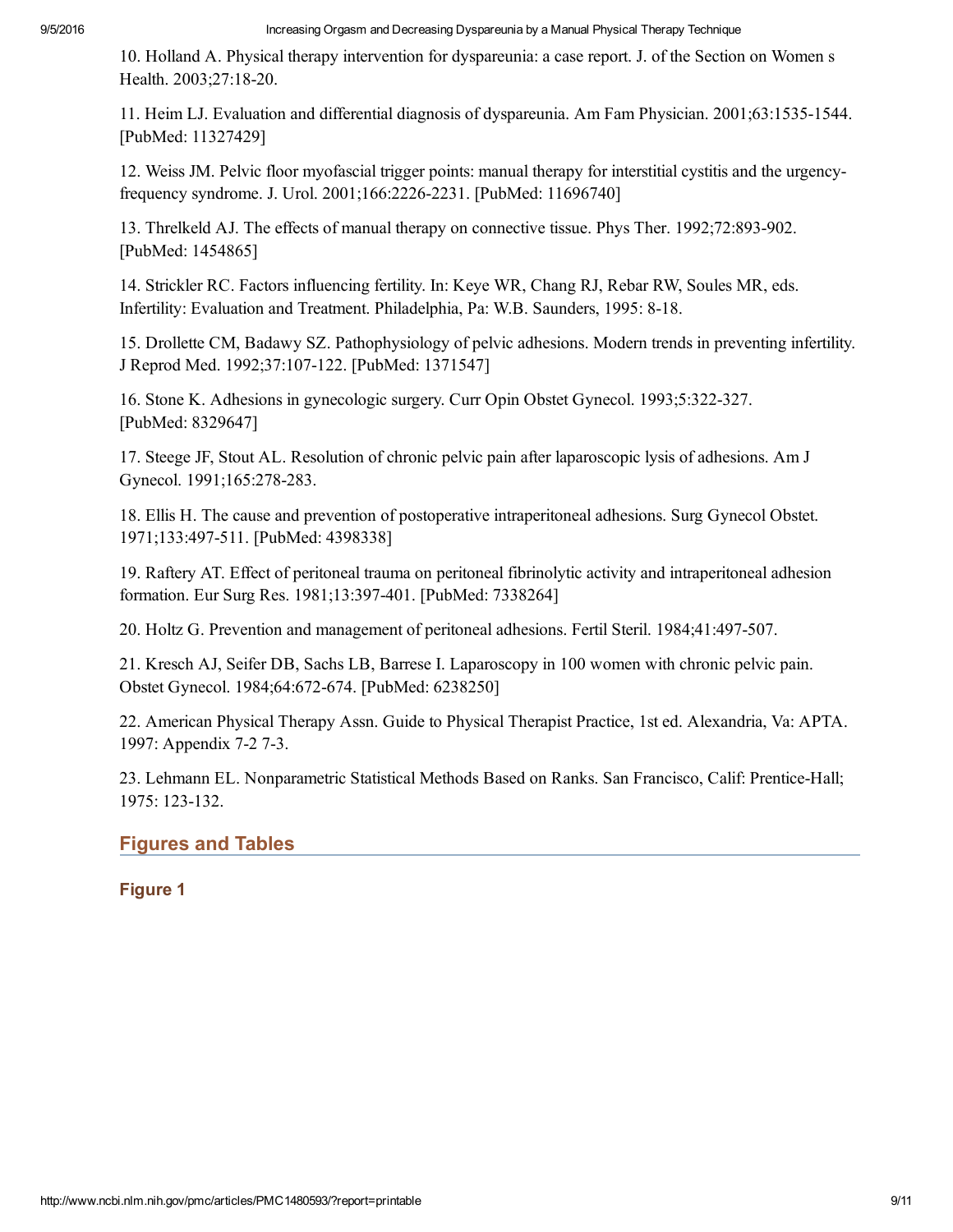

Uterovesical release.

# Table 1

FSFI Full and Domain Scores  $(N = 23)$ 

| Domain              | Pretreatment              | Post-treatment            | <b>Difference (Post-Pre)</b> | P Value |
|---------------------|---------------------------|---------------------------|------------------------------|---------|
|                     | <b>Median (Quartiles)</b> | <b>Median (Quartiles)</b> | <b>Median (Quartiles)</b>    |         |
| <b>Full Score*</b>  | 19.5(15.5; 26.7)          | 29.1(23.2; 32.1)          | 5.2(3.1; 12.3)               | $-.001$ |
| Orgasm <sup>*</sup> | 4.4(2.0; 5.6)             | 5.6(3.2; 6.0)             | 0.4(0.0; 1.2)                | $-.001$ |
| Pain*               | 2.4(1.2; 4.0)             | 5.2 $(4.8; 6.0)$          | 2.0(1.6; 4.0)                | $-.001$ |
| Desire              | 2.4(2.4; 3.6)             | 3.6(3.0; 4.2)             | 0.6(0.6; 1.2)                | < 0.01  |
| Arousal             | 3.6(2.4; 4.8)             | 4.5(3.6; 5.4)             | 0.6(0.0; 2.1)                | .003    |
| Lubrication         | 4.2(3.0; 5.4)             | 5.7(4.8; 6.0)             | 0.9(0.0; 1.8)                | < 0.01  |
| Satisfaction        | 3.2(2.4; 4.8)             | 5.2(4.0; 6.0)             | 1.2(0.0; 2.0)                | < 0.01  |

# FSFI Domain Improved-Worsened-Tied

| <b>Full Score</b> | $21 - 1 - 1$ |
|-------------------|--------------|
| Orgasm            | $13 - 1 - 9$ |
| Pain              | $22 - 0 - 1$ |
| Desire            | $18 - 3 - 2$ |
| Arousal           | $17 - 5 - 1$ |
| Lubrication       | $16 - 1 - 6$ |
| Satisfaction      | $15 - 4 - 4$ |

### Table 2

10-point Pain Scale Scores\* ( $N = 17$ )

Pain Scale Pretreatment Post-treatment Difference (Pre-Post) P Value